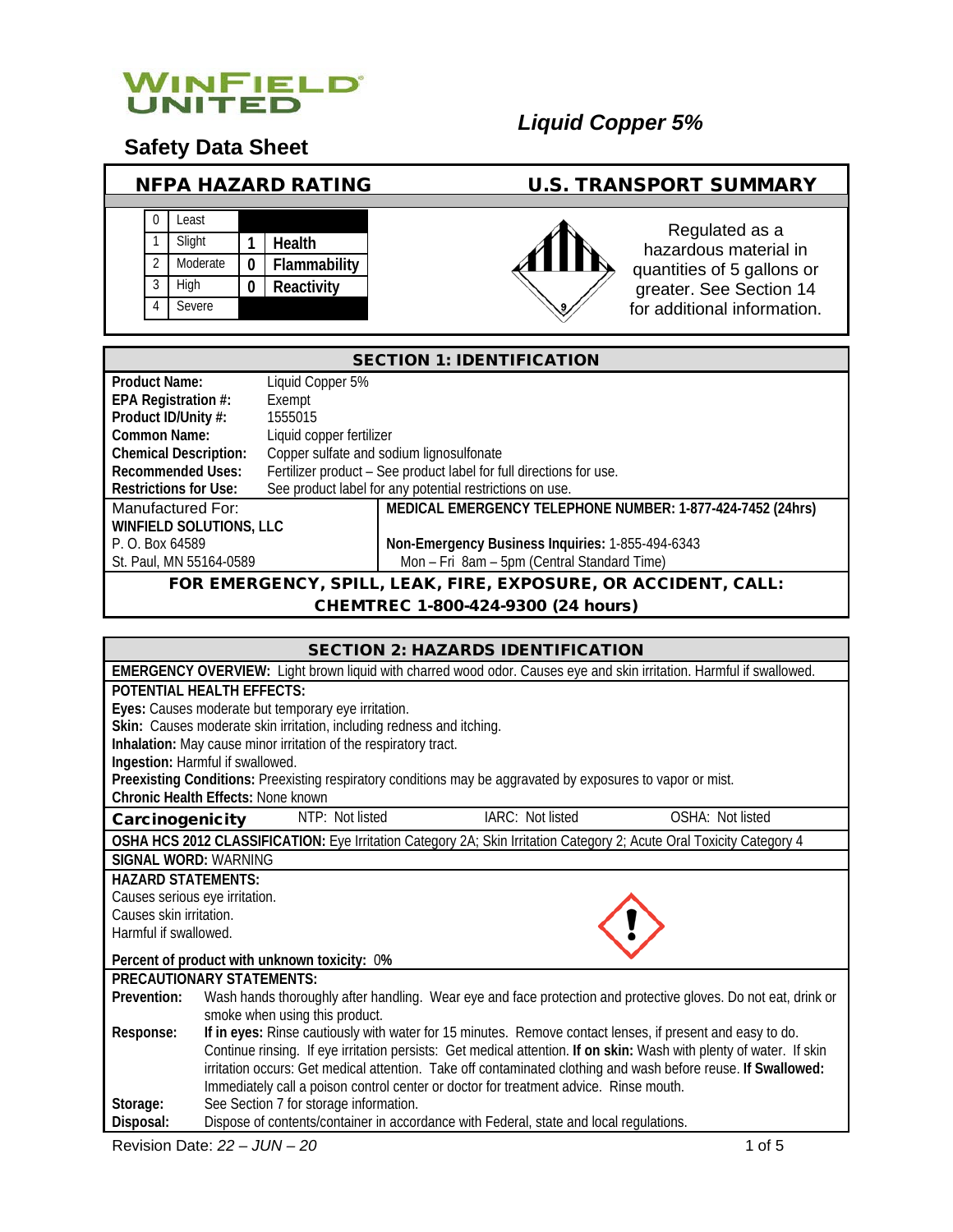| <b>SECTION 3: COMPOSITION/INFORMATION ON INGREDIENTS</b>                                                                      |               |            |
|-------------------------------------------------------------------------------------------------------------------------------|---------------|------------|
| Ingredient                                                                                                                    | % (wt)        | CAS Reg. # |
| Copper sulfate                                                                                                                | 20.2%         | 7758-99-8  |
| Citric acid                                                                                                                   | $2.0 - 4.0\%$ | 77-92-9    |
|                                                                                                                               |               |            |
| *Ingredients not specifically listed are non-hazardous and/or are considered to be confidential business information under 29 |               |            |
| CFR 1910.1200(i).                                                                                                             |               |            |
| See Section 8 for exposure limits.                                                                                            |               |            |

SECTION 4: FIRST AID MEASURES Inhalation: Remove person from contaminated area to fresh air and assist breathing as needed. Seek medical attention or call a poison control center immediately for treatment advice. Ingestion: Seek medical attention or call a poison control center immediately for treatment advice. Do not induce vomiting unless instructed to do so by a poison control center or doctor. Do not give anything by mouth to an unconscious person. Eyes: Flush eyes with clean water for at least 15 minutes. Lift eyelids to facilitate irrigation. If present, remove contact lenses after 5 minutes and continue rinsing. Seek medical attention if irritation persists. **Skin:** Remove contaminated clothing and wash before re-using. Flush skin with water and then wash with soap and water. Seek medical attention if irritation persists.

# SECTION 5: FIRE FIGHTING MEASURES

**Suitable Extinguishing Media:** Water fog, foam, dry chemical, carbon dioxide (CO2), water spray **Special Fire Fighting Procedures:** Wear NIOSH/MSHA approved self-contained breathing apparatus and full bunker gear. Dike area to prevent runoff and contamination of water sources. Dispose of fire control water later. Avoid breathing vapors; keep upwind.

**Hazardous Combustion Products:** Thermal decomposition may include toxic oxides of copper and carbon. **Unusual Fire and Explosion Hazards:** None known.

#### SECTION 6: ACCIDENTAL RELEASE MEASURES

**Personal Precautions:** Refer to Section 8 for personal protective equipment to be worn during containment and clean-up of a spill involving this product.

**Environmental Precautions:** Do not allow spilled product to enter sewers or waterways.

**Methods for Containment:** Contain spilled product by diking area with sand or earth.

**Methods for Clean-up:** Cover contained spill with an inert absorbent material such as sand, vermiculite or other appropriate material. Vacuum, scoop or sweep up material and place in a container for disposal. Do not place spilled material back in original container.

**Other Information:** Spills of this product may require reporting under the Comprehensive Environmental Response,

Compensation, and Liability Act (CERCLA) as the product contains Copper sulfate with a reportable quantity (RQ) of 10 lbs. See Section 15 for additional information.

#### SECTION 7: HANDLING AND STORAGE

**Handling:** Ensure adequate ventilation during handling and use. Immediately clean up spills that occur during handling. Keep containers closed when not in use. Practice good hygiene after using this material, especially before eating, drinking, smoking, using the toilet, or applying cosmetics.

**Storage:** Store in a secured area away from children, feed and food products. Store in original container only and in a cool, wellventilated dry place above the minimum storage temperature.

**Minimum Storage Temperature:** 32°F

**Other Precautions:** Consult Federal, state and local laws and regulations pertaining to storage.

#### SECTION 8: EXPOSURE CONTROLS/PERSONAL PROTECTION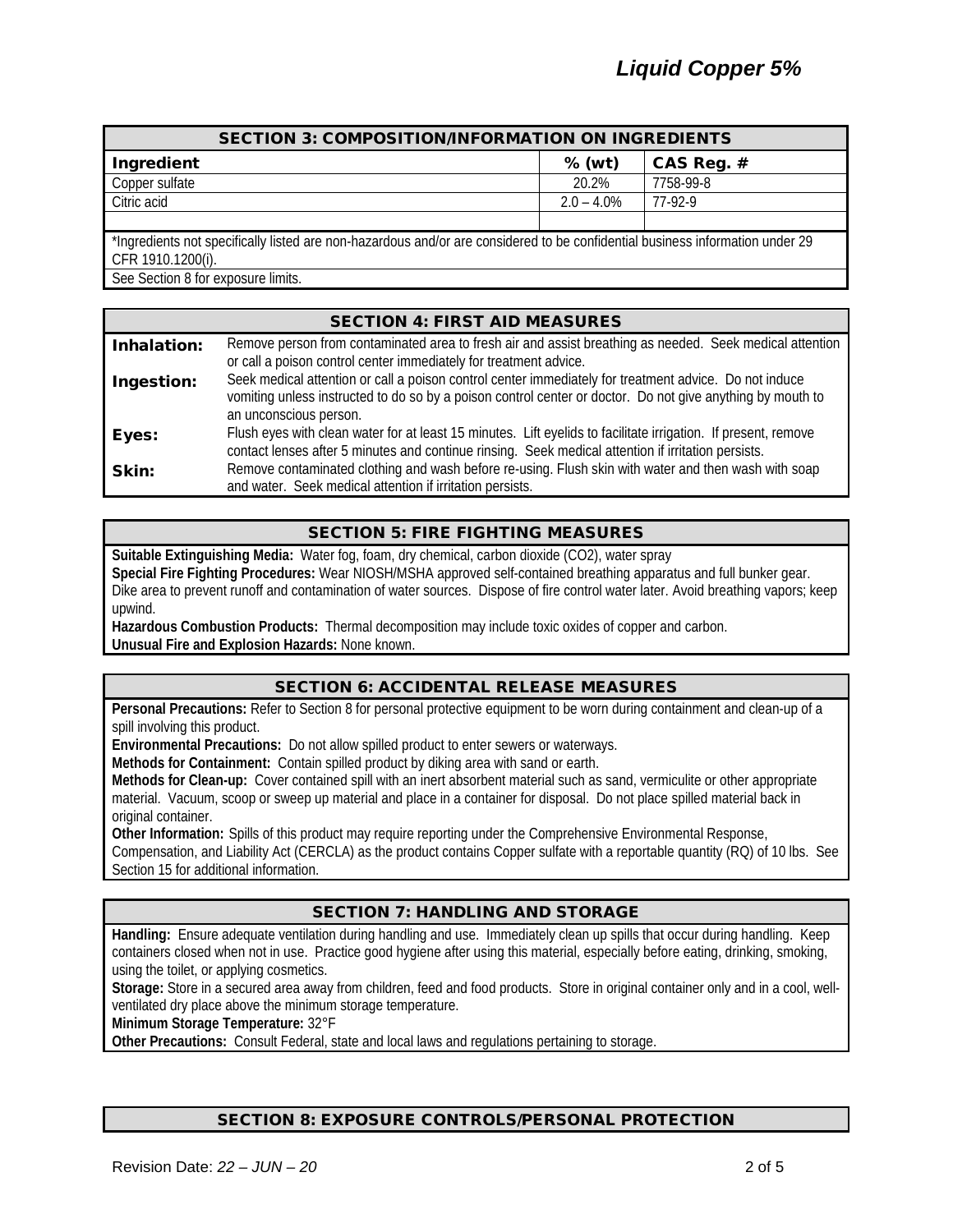| <b>Exposure Guidelines</b>                                                          |                                                                                                 |                                                                                                                                |                  |
|-------------------------------------------------------------------------------------|-------------------------------------------------------------------------------------------------|--------------------------------------------------------------------------------------------------------------------------------|------------------|
| Component:                                                                          | <b>OSHA PEL</b>                                                                                 | <b>ACGIH TLV</b>                                                                                                               | <b>NIOSH REL</b> |
| Copper dusts & mists<br>(as Cu)                                                     | $1$ mg/m $3$                                                                                    | $1$ mg/m $3$                                                                                                                   | 1 mg/m $3$       |
|                                                                                     |                                                                                                 |                                                                                                                                |                  |
|                                                                                     |                                                                                                 | Respiratory Protection: For most well-ventilated conditions, no respiratory protection should be needed. If airborne           |                  |
|                                                                                     |                                                                                                 | concentrations exceed permissible levels or if a pre-existing respiratory condition exists, use a NIOSH approved air-purifying |                  |
| respirator with cartridges/canisters approved for general particulates.             |                                                                                                 |                                                                                                                                |                  |
| <b>Engineering Controls:</b>                                                        |                                                                                                 | Local Exhaust: Provide general or local exhaust ventilation systems to maintain airborne                                       |                  |
|                                                                                     | concentrations below OSHA PELs or other specified exposure limits. Local exhaust ventilation is |                                                                                                                                |                  |
|                                                                                     | preferred.                                                                                      |                                                                                                                                |                  |
| Protective Gloves: Wear chemically protective gloves.                               |                                                                                                 |                                                                                                                                |                  |
|                                                                                     |                                                                                                 | Eye Protection: Wear chemical goggles or safety glasses and full face shield. Contact lenses are not protective eye devices.   |                  |
| An emergency eyewash or water supply should be readily accessible to the work area. |                                                                                                 |                                                                                                                                |                  |
|                                                                                     |                                                                                                 | Other Protective Clothing or Equipment: Wear long-sleeve shirt, long pants and shoes plus socks to prevent skin contact.       |                  |
|                                                                                     |                                                                                                 | Work/Hygienic Practices: Never eat, drink, nor use tobacco in work areas. Practice good hygiene after using this material,     |                  |
|                                                                                     |                                                                                                 | especially before eating, drinking, smoking, using the toilet, or applying cosmetics.                                          |                  |

#### SECTION 9: PHYSICAL AND CHEMICAL PROPERTIES

| <b>Physical State:</b>      | Liauid                                        | Specific Gravity ( $H_2O=1$ ): | $1.152$ (typical)        |
|-----------------------------|-----------------------------------------------|--------------------------------|--------------------------|
| Vapor Pressure (mm Hg):     | Not determined                                | Density (Ibs/gallon):          | 9.8 lbs/gallon (typical) |
| Vapor Density (Air=1):      | Not determined                                | <b>Freezing Point:</b>         | Not determined           |
| Solubility in Water (wt %): | Not determined                                | <b>Boiling Point/Range:</b>    | Not determined           |
| Viscosity:                  | Not determined                                | pH:                            | $4.5 - 5.5$              |
| Appearance and odor:        | Light brown liquid with charred<br>wood odor. | <b>Flash Point:</b>            | Not combustible          |

#### SECTION 10: STABILITY AND REACTIVITY

**Reactivity:** None known

**Chemical Stability:** Product is stable at ambient temperature and pressure, under normal storage and handling conditions. **Possibility of Hazardous Reactions:** Will not occur

**Conditions to Avoid:** Avoid excessive heat.

**Incompatible Materials:** Strong acids and bases.

**Hazardous Decomposition Products:** Thermal decomposition may include toxic oxides of copper and carbon.

## SECTION 11: TOXICOLOGICAL INFORMATION

| <b>ACUTE TOXICITY</b>            |                                                                                                                                                                               |
|----------------------------------|-------------------------------------------------------------------------------------------------------------------------------------------------------------------------------|
| Eye Effects:                     | Causes moderate but temporary irritation.                                                                                                                                     |
| <b>Skin Effects:</b>             | Estimated LD50 > 5,000 mg/kg. Contact causes moderate irritation. Prolonged or repeated<br>exposure may lead to reddening of skin, rash, dermatitis, or other skin reactions. |
| <b>Acute Inhalation Effects:</b> | LC50 not determined. Based upon component information the product is not expected to be<br>acutely hazardous via inhalation.                                                  |
| <b>Acute Oral Effects:</b>       | Estimated LD50 = $1,570$ mg/kg                                                                                                                                                |
| <b>Specific Target Organ</b>     | None known                                                                                                                                                                    |
| Toxicity:                        |                                                                                                                                                                               |
| <b>CHRONIC TOXICITY</b>          |                                                                                                                                                                               |
| <b>Chronic Effects:</b>          | None known                                                                                                                                                                    |
|                                  |                                                                                                                                                                               |
| Carcinogenicity:                 | None known                                                                                                                                                                    |
| Mutagenicity:                    | None known                                                                                                                                                                    |
| Teratogenicity:                  | None known                                                                                                                                                                    |
| <b>Reproductive Toxicity:</b>    | None known                                                                                                                                                                    |

#### **POTENTIAL HEALTH EFFECTS:**

*Continued on next page*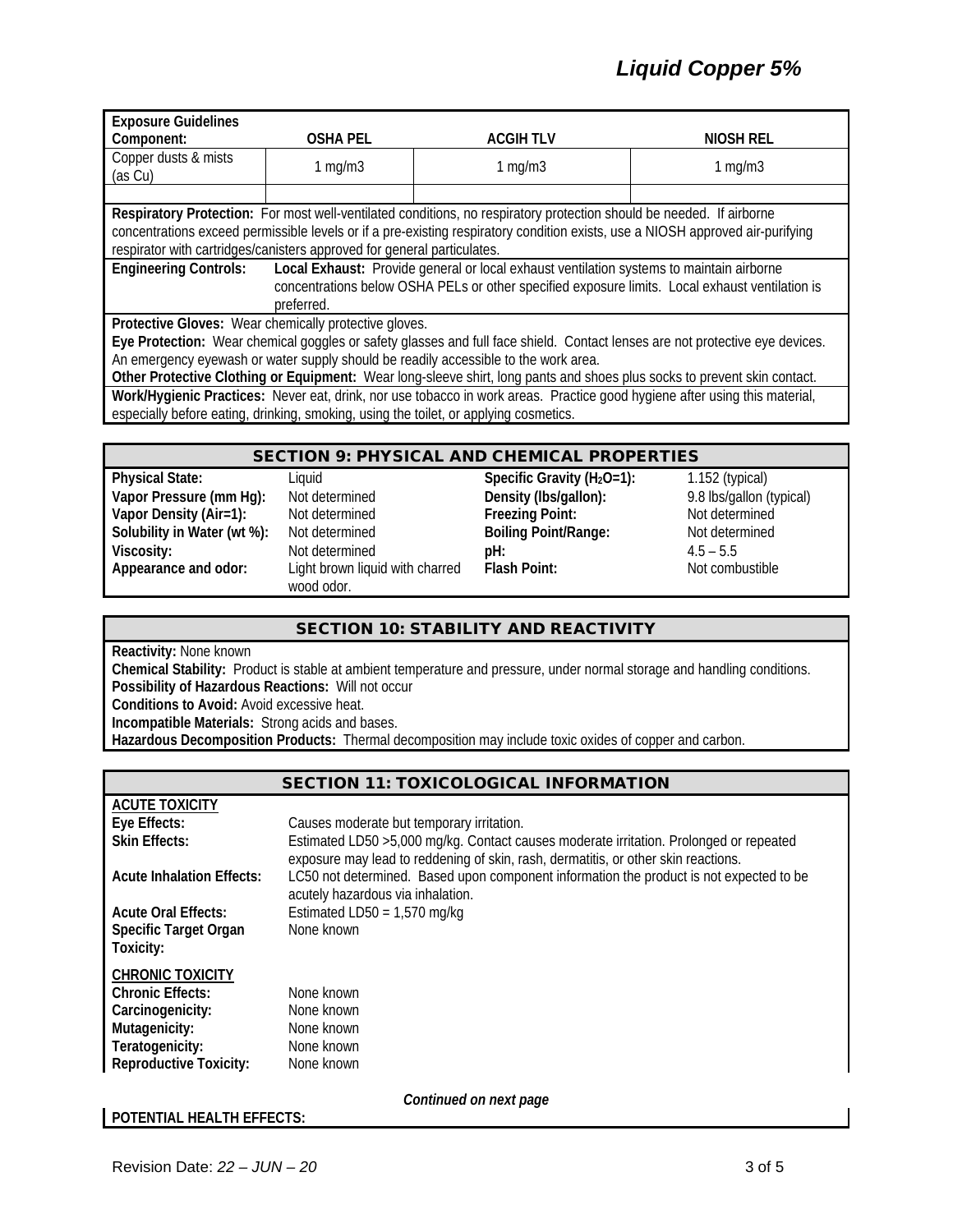**Eyes:** Causes moderate but temporary eye irritation. **Skin:** Causes moderate skin irritation, including redness and itching. **Inhalation:** May cause minor irritation of the respiratory tract. **Ingestion:** Harmful if swallowed.

| <b>SECTION 12: ECOLOGICAL INFORMATION</b>   |                                                                                                     |  |
|---------------------------------------------|-----------------------------------------------------------------------------------------------------|--|
|                                             | <b>ENVIRONMENTAL SUMMARY:</b> This product is anticipated to be acutely toxic to aquatic organisms. |  |
| <b>ECOTOXICITY DATA:</b>                    |                                                                                                     |  |
| Fish Acute and Prolonged Toxicity:          | Not determined                                                                                      |  |
| <b>Aquatic Invertebrate Acute Toxicity:</b> | Estimated 48 hr EC50 for Daphnia magna = $0.1$ mg/L                                                 |  |
| <b>Aquatic Plant Toxicity:</b>              | Not determined                                                                                      |  |
| <b>Bird Acute and Prolonged Toxicity:</b>   | Not determined                                                                                      |  |
| Honeybee Toxicity:                          | Not determined                                                                                      |  |
|                                             |                                                                                                     |  |
| <b>ENVIRONMENTAL EFFECTS:</b>               |                                                                                                     |  |
| Soil Absorption/Mobility:                   | Not determined                                                                                      |  |
| Persistence and degradability:              | Not determined                                                                                      |  |
| <b>Bioaccumulative Potential:</b>           | Not determined                                                                                      |  |
| Other adverse effects:                      | Not determined                                                                                      |  |

#### SECTION 13: DISPOSAL CONSIDERATIONS

**Waste:** Dispose of in accordance with applicable Federal, state and local laws and regulations. **Container:** Triple rinse and recycle the container or dispose of in accordance with Federal, state and local laws and regulations. **RCRA Characteristics:** It is the responsibility of the individual disposing of this product to determine the RCRA classification and hazard status of the waste.

| <b>SECTION 14: TRANSPORT INFORMATION</b> |                                                                                                                                                                                                                                                                                                            |  |
|------------------------------------------|------------------------------------------------------------------------------------------------------------------------------------------------------------------------------------------------------------------------------------------------------------------------------------------------------------|--|
| DOT:<br>(Ground)                         | This product is not regulated by the U.S. Department of Transportation as a hazardous material for ground<br>shipment in quantities less than 5 gallons. For quantities greater than or equal to 5 gallons:<br>UN3082, Environmentally hazardous substance, liquid, n.o.s. (Copper sulfate), 9, PG III, RQ |  |
| IMDG:<br>(Sea)                           | Not determined                                                                                                                                                                                                                                                                                             |  |
| IATA:<br>(Air)                           | Not determined                                                                                                                                                                                                                                                                                             |  |
| TDG:<br>(Canada)                         | Not determined                                                                                                                                                                                                                                                                                             |  |

# SECTION 15: REGULATORY INFORMATION

**TSCA Inventory:** All components are either listed or exempt from listing on the TSCA inventory. **SARA Title III Information:**

**Section 302 - Extremely hazardous substances:** None listed

**Section 311/312 – Hazard Categories:** Immediate (Acute)

Section 313 - The following chemicals are subject to the reporting requirements of Section 313 of Title III, Superfund Amendments and Reauthorization Act of 1986 and 40 CFR 372:

Copper sulfate pentahydrate (CAS #7758-99-8) 20.2%

**CERCLA -** This product contains the following chemicals which have a reportable quantity (RQ) under the Comprehensive Environmental Response, Compensation, and Liability Act (CERCLA):

Copper sulfate has an RQ of 10 lbs which is reached with 5 gallons of product.

**California Proposition 65:** This product does not contain any chemicals known to the state of California to cause cancer and/or reproductive harm.

#### *Continued on next page*

**U.S. State Worker and Community Right-To-Know (RTK) Information (CT, IL, MA, MN, NH, NJ, PA, RI):**